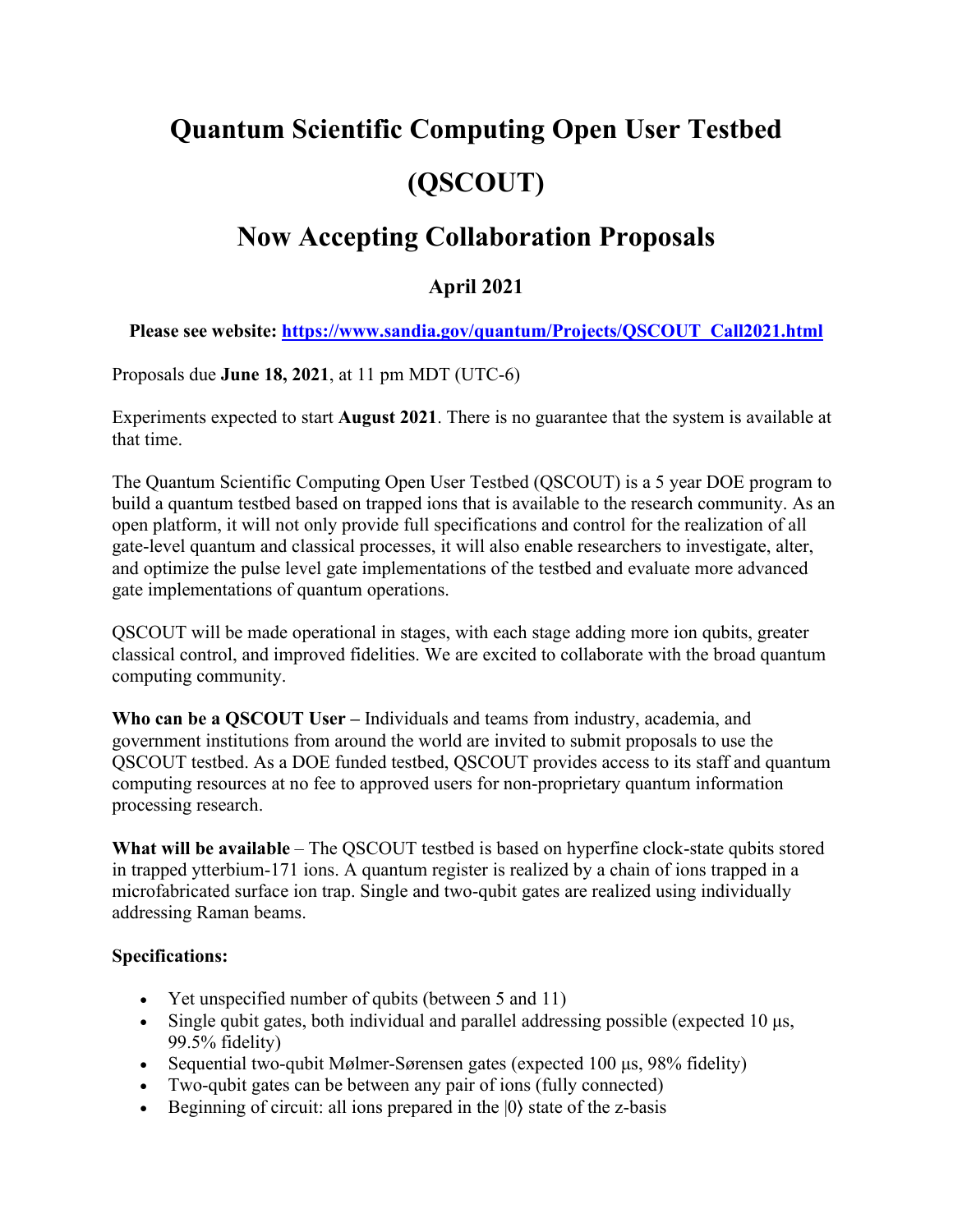• End of circuit: all ions measured in the z-basis

### **More details:**

- 80 hours of runtime per user
- Users shall program their circuits in [Jaqal \(Just Another Quantum Assembly Language\),](https://www.sandia.gov/quantum/Projects/QSCOUT_Jaqal) available here: [https://www.sandia.gov/quantum/Projects/QSCOUT\\_Jaqal.html](https://www.sandia.gov/quantum/Projects/QSCOUT_Jaqal.html) and may write custom pulse-level gates using [JaqalPaw \(Pulses and Waveforms\)](https://www.sandia.gov/quantum/Projects/Uploads/JaqalPaw__A_Guide_to_Defining_Pulses_and_Waveforms_for_Jaqal.pdf)
- Transpiliers from other quantum languages to Jaqal are available [here](https://gitlab.com/jaqal/jaqalpaq)

**Scientific expertise at Sandia –** Use of the QSCOUT system will be in collaboration with Sandia Scientists who will help users implement their quantum computation, advise on the optimization of quantum programs for the QSCOUT system, and collaborate with users to understand the performance of the testbed system.

**How to apply –** Access to QSCOUT is obtained by submitting a QSCOUT collaboration proposal. These proposals are a concise statement of research that you desire to perform in collaboration with Sandia scientists using the QSCOUT platform. Potential users are encouraged to contact  $qscout(\omega)$  sandia.gov at any time during the proposal process to discuss requirements, collaborative efforts, and capabilities of the testbed system.

**Proposal contents –** Proposals must use the provided template and contain:

- A cover page stating title of proposal as well as name, affiliation, and contact information of the proposer
- A description of the proposed work containing (maximum 3 pages, letter sized, 11pt font, 1" margins on all sides):
	- $\circ$  A statement of the scientific question being addressed in this collaboration proposal.
	- o A brief description of the state of research in this area and how the proposed work is advancing the field.
	- o Required capabilities and a reason why the QSCOUT testbed is the best system to conduct the proposed research.
	- o A statement of the expected impact of the proposed work.
	- o Figures supporting the description of proposed work.
- References (maximum 1 page)

A template for proposals is available in [MS Word](https://www.sandia.gov/quantum/Projects/Uploads/QSCOUTProposalTemplate_Word.docx) and [Latex](https://www.sandia.gov/quantum/Projects/Uploads/QSCOUTProposalTemplate_Latex.zip)

**Proposal selection –** Proposals will be internally screened for feasibility to realize the proposed work on the testbed system and prioritized by a review panel based upon scientific merit and suitability of the proposed research for QSCOUT. The review panel will consist of scientists external to the QSCOUT project. Collaborative proposals with QSCOUT scientists are encouraged. Approved proposals will receive up to 80 hours of execution time on the testbed. An executed user agreement between Sandia National Laboratories and the user institution(s) must be in place prior to starting the approved project. Sample user agreement templates are available